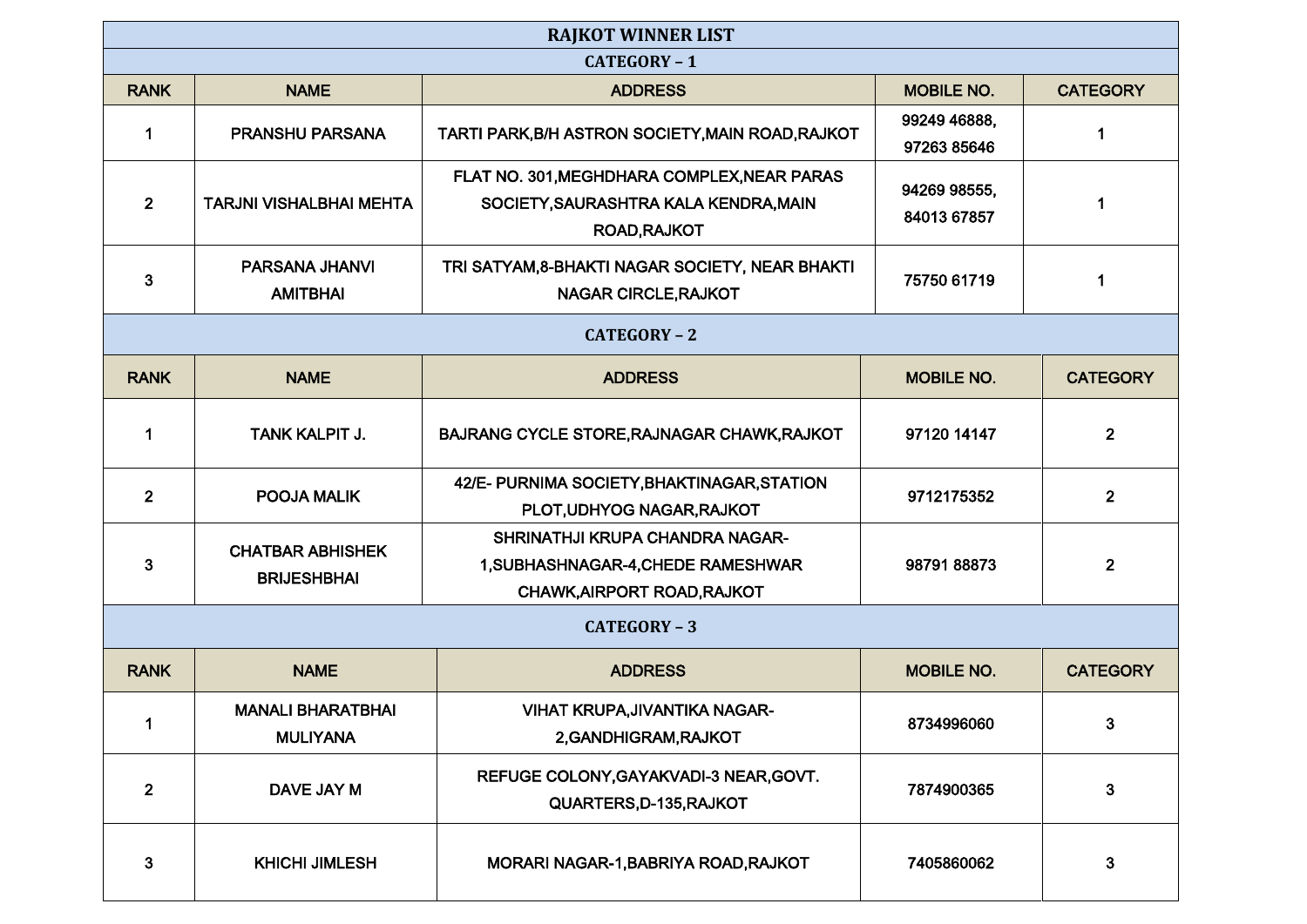| <b>SURAT WINNER LIST</b> |                                 |                                                                  |                           |                 |  |
|--------------------------|---------------------------------|------------------------------------------------------------------|---------------------------|-----------------|--|
| <b>CATEGORY - 1</b>      |                                 |                                                                  |                           |                 |  |
| <b>RANK</b>              | <b>NAME</b>                     | <b>ADDRESS</b>                                                   | <b>MOBILE NO.</b>         | <b>CATEGORY</b> |  |
| 1                        | <b>VEERA R MUNIM</b>            | 12, PART-2, SARVODAY PARK SOC. BHATAR<br><b>ROAD, SURAT</b>      | 9726396186                | 1               |  |
| 2 <sup>1</sup>           | <b>JASIT GUPTA</b>              | D-712, SURYA PLAZA, BHATAR CHAR RASTA, SURAT                     | 9376972928                | 1               |  |
| 3                        | <b>JAKASANTA RURDALI M</b>      | 79, GOPAL KRISHNA SOCIETY, B/H BHUMI<br>COMPLEX, ADAJAN-9        | 9427474509                | 1               |  |
|                          | <b>CATEGORY - 2</b>             |                                                                  |                           |                 |  |
| <b>RANK</b>              | <b>NAME</b>                     | <b>ADDRESS</b>                                                   | <b>MOBILE NO.</b>         | <b>CATEGORY</b> |  |
| 1                        | <b>NISHARG H PATEL</b>          | D/7, PRAMUKH PARK, gnfc BYPASS<br><b>ROAD, BHARUCH</b>           | 9227177138                | $\overline{2}$  |  |
| $\overline{2}$           | <b>PALAK GIRISHBHAI PATEL</b>   | RENUKA BHAVAN, BOMBAY MARKET, SURAT                              | 9825656062,<br>9825298629 | $\mathbf{2}$    |  |
| 3                        | <b>PRANJAL SONI</b>             | B-502, SEJAL APPT., CITY LIGHT, SURAT                            | 9426805791                | $\mathbf{2}$    |  |
| <b>CATEGORY - 3</b>      |                                 |                                                                  |                           |                 |  |
| <b>RANK</b>              | <b>NAME</b>                     | <b>ADDRESS</b>                                                   | <b>MOBILE NO.</b>         | <b>CATEGORY</b> |  |
| 1                        | <b>SUTAR HEMANT D.</b>          | B/H-218, VIJAYNAGAR-1, B.R.C., UDHNA, SURAT                      | 6382701938                | 3               |  |
| $\overline{2}$           | <b>HEVIK J TANDEL</b>           | AT. PO. DHOLAI, TA-GANDEVI, NAVSARI                              | 9825913938                | 3               |  |
| 3                        | <b>BHAYANI HIRVA SUNILKUMAR</b> | <b>B,1101, KRISHNA REC, HATHIMANDIR</b><br>ROAD, KATARGAM, SURAT | 8980376444                | 3               |  |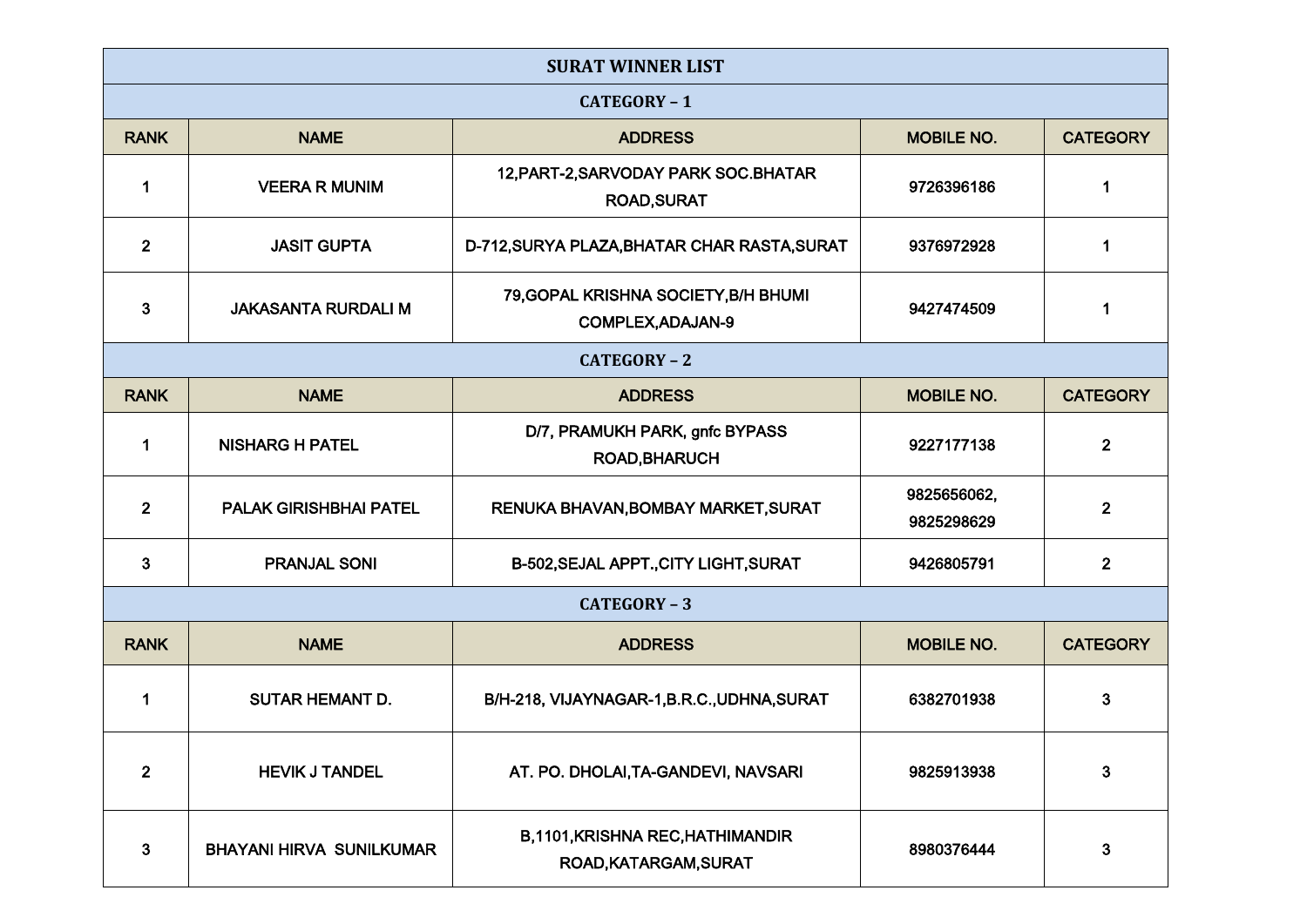| <b>VADODARA WINNER LIST</b> |                           |                                                                                          |                   |                 |
|-----------------------------|---------------------------|------------------------------------------------------------------------------------------|-------------------|-----------------|
| CATEGORY-1                  |                           |                                                                                          |                   |                 |
| <b>RANK</b>                 | <b>NAME</b>               | <b>ADDRESS</b>                                                                           | <b>MOBILE NO.</b> | <b>CATEGORY</b> |
| 1                           | <b>PARAM V DARJI</b>      | E-4, TILAKPARK SOCIETY, HARNI ROAD,<br><b>VADODARA</b>                                   | 9898493867        | 1               |
| 2 <sup>1</sup>              | <b>BOSE RAJRANI</b>       | F A/4, ALEMBIC COLONY, GROUND ROAD,<br><b>VADODARA</b>                                   | 7818014075        |                 |
| 3                           | <b>SNEH SMRITI</b>        | B/301, SHUKAN - 2, NEW VIP ROAD, KARELIBAUG,<br><b>VADODARA</b>                          | 9162169927        | 1               |
| CATEGORY-2                  |                           |                                                                                          |                   |                 |
| <b>RANK</b>                 | <b>NAME</b>               | <b>ADDRESS</b>                                                                           | <b>MOBILE NO.</b> | <b>CATEGORY</b> |
| $\mathbf 1$                 | <b>SHUBHAM V DARJI</b>    | E-4, TILAKPARK SOCIETY, HARNI ROAD,<br><b>VADODARA</b>                                   | 9898493867        | $\overline{2}$  |
| $\overline{\mathbf{2}}$     | <b>VIDHI CHAUHAN</b>      | 104/SHREE SUNDARAM COMPLEX, VIJAY NAGAR,<br>HARNI ROAD, VADODARA                         | 9714278752        | $\mathbf{2}$    |
| 3                           | <b>RUTUJA ANIL SHINDE</b> | 1184, SHARAL NAGAR, AZAD CHOWK, TARSAL,<br><b>VADODARA</b>                               | 8141065102        | $\overline{2}$  |
|                             |                           | CATEGORY - 3                                                                             |                   |                 |
| <b>RANK</b>                 | <b>NAME</b>               | <b>ADDRESS</b>                                                                           | <b>MOBILE NO.</b> | <b>CATEGORY</b> |
| 1                           | <b>RUTVI CHRISTIAN</b>    | 303, SILVER COMPLEX, SHARON PARK, B/H GELANI<br>PETROL, PENSION PURA, VADODARA           | 9638379199        | 3               |
| $\overline{2}$              | <b>BRINDA PARMAR</b>      | 19, RANG AVDHUT NAGAR, PP. JAY NIDHI<br>TOWNSHIP, DIWALIPURA OLD PADRE<br>ROAD, VADODARA | 9825705534        | 3               |
| 3                           | <b>MALI HARSHAD</b>       | SHREE HARI APT, NEAR GAJRAWADI, WATER<br><b>TANK VADODARA</b>                            | 8511224513        | 3               |